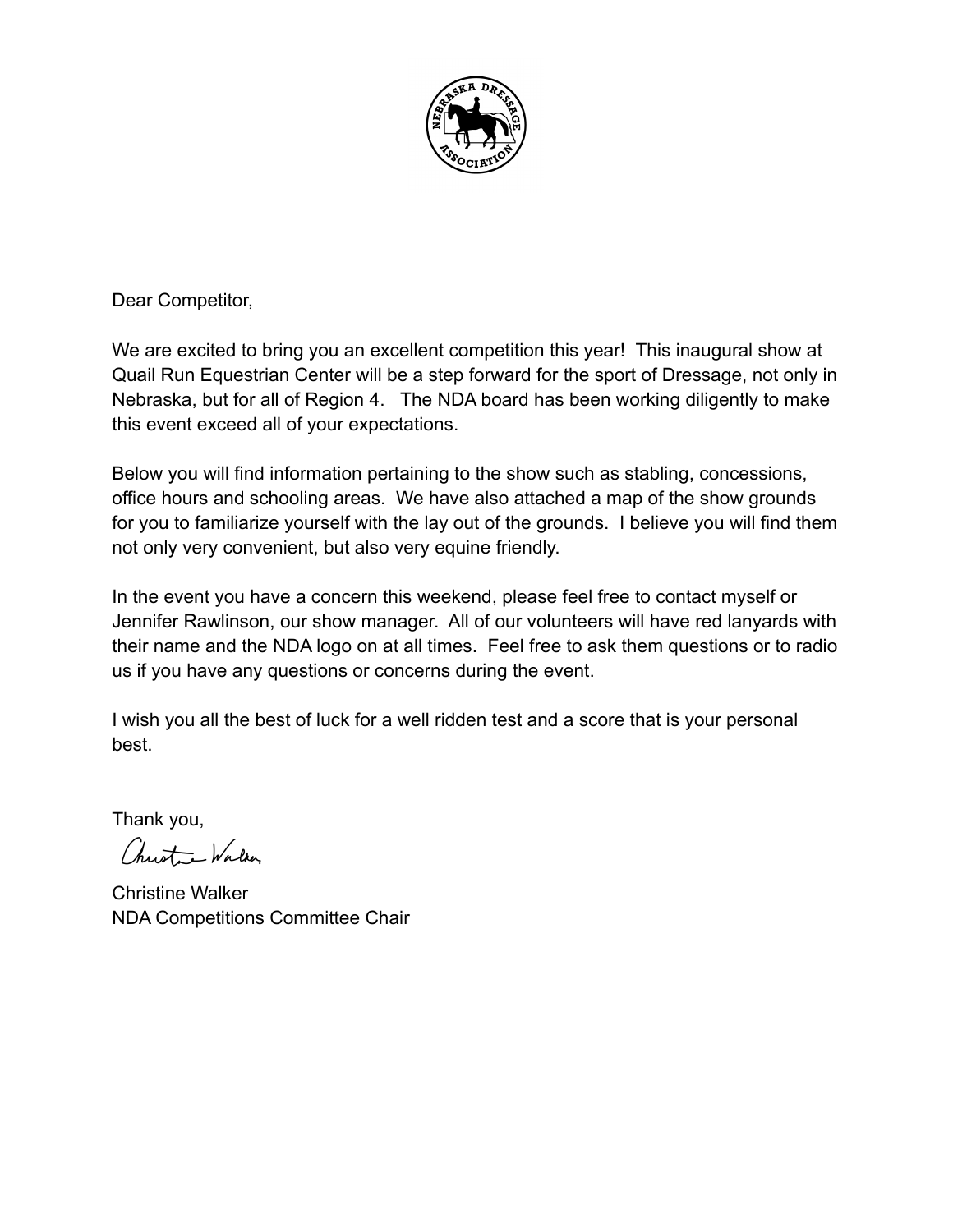

# **2002 NDA Cornhusker Classic Competitor Information Packet**

## **Biosecurity:**

Quail Run requires the following:

- 1. All horses on the grounds have proof of a negative Coggins test
- 2. A Certificate of Veterinary Inspection within 30 days of the start of the competition
- 3. Proof of vaccination for Equine Influenza and EVH 1 & 4.

### **Show Manager Contact Information:**

Jennifer Rawlinson 402-560-3319

#### **Riding Arenas:**

There are two main riding arenas that will be in use for this event. The Arena 1 has GGT footing and Arena 2 has a mixture of sand and GGT type footing. Both Arenas are large enough to be divided into competition space and warmup space.

Arena 1 will have enough space for the next competitor to be able to warm up at the end of arena behind the competition space.

Arena 2 will have the primary schooling and lunging areas. Division of competition space and schooling space in Area 2 will be made with temporary fencing for clear designation and separation.

The breed show will take place in the Indoor arena. The Indoor arena will be only available for the breed show and at no time shall it be available for use otherwise.

There is a fourth arena, the large hunter arena, that is located just above the stabling area. This arena is easily recognizable with the trees and raised grass areas contained within it. This arena is not to be used by any dressage competitor during this competition. It is for the sole use to Quail Run clientele not participating in the show.

### **Stabling:**

There are 100, 10 x10 permanent stalls on the grounds. These stalls are in a roofed space, but the building is open air on all sides. These stalls all have access to electricity and water.

No outside shavings are to be used. Shavings will be available for purchase on site and/or maybe purchased with your entries.

Stalls will be assigned as entries are made. Tack stalls are available; however, in the event that we need additional stalls for horses, tack stalls will be refunded back and be used for horse entries.